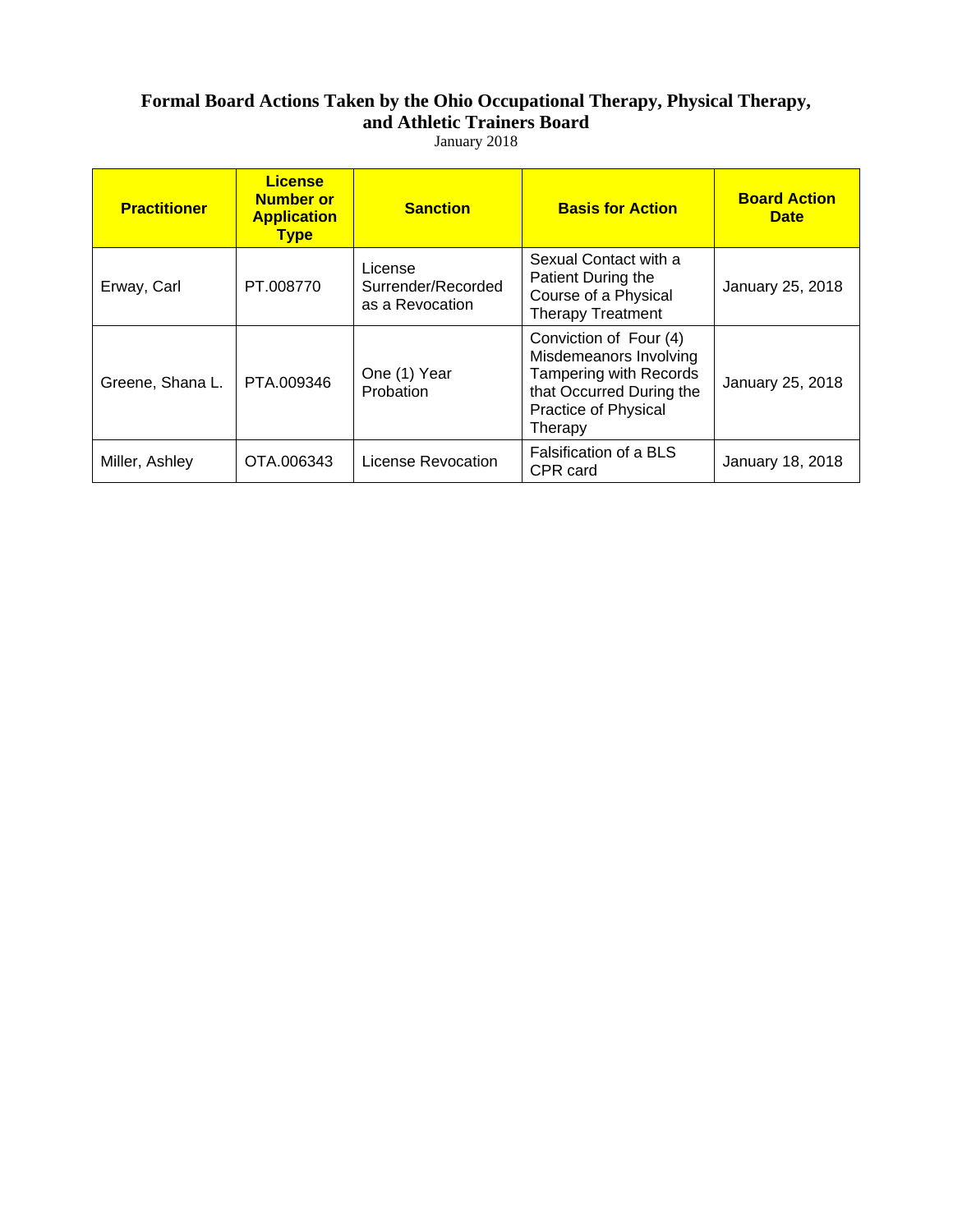### **Formal Board Actions Taken by the Ohio Occupational Therapy, Physical Therapy, and Athletic Trainers Board**  March 2018

| <b>Practitioner</b> | <b>License</b><br><b>Number or</b><br><b>Application</b><br><b>Type</b> | <b>Sanction</b>                                  | <b>Basis for Action</b>                                       | <b>Board Action</b><br><b>Date</b> |
|---------------------|-------------------------------------------------------------------------|--------------------------------------------------|---------------------------------------------------------------|------------------------------------|
| Malolot, Margorie   | PT.0012457                                                              | One (1) Year<br>Probation                        | <b>Conviction of Tampering</b><br>with Records                | March 22, 2018                     |
| Nesbit, Erik        | PT.014981                                                               | License<br>Surrender/Recorded<br>as a Revocation | <b>Failure to Maintain</b><br><b>Accurate Billing Records</b> | March 22, 2018                     |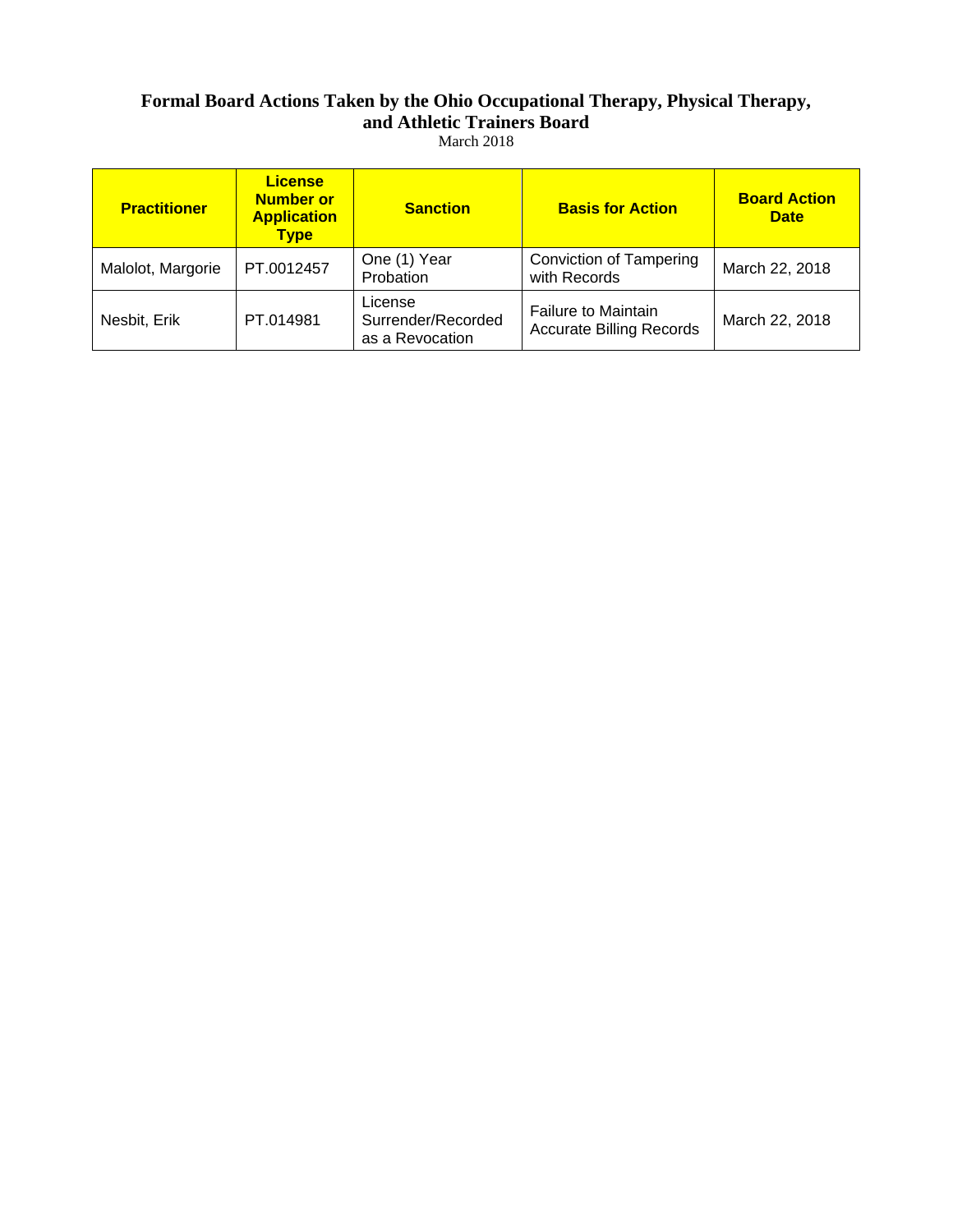### **Formal Board Actions Taken by the Ohio Occupational Therapy, Physical Therapy, and Athletic Trainers Board**  May 2018

| <b>Practitioner</b> | <b>License</b><br><b>Number or</b><br><b>Application</b><br><b>Type</b> | <b>Sanction</b>                                 | <b>Basis for Action</b>                                                                                                                                                                | <b>Board Action</b><br><b>Date</b> |
|---------------------|-------------------------------------------------------------------------|-------------------------------------------------|----------------------------------------------------------------------------------------------------------------------------------------------------------------------------------------|------------------------------------|
| Akers, Wendell      | <b>PTA</b><br>Examination<br>Applicant                                  | License Denial                                  | Habitual Indulgence in<br>the Use of Alcohol                                                                                                                                           | May 17, 2018                       |
| Hershey, Joseph     | AT.000061                                                               | Written Reprimand;<br>\$200.00 Fine             | Engaging in the Practice<br>of Athletic Training With<br>an Expired License                                                                                                            | May 16, 2018                       |
| Martin, Nicole      | OT.005702                                                               | One (1) Year<br>Probation                       | Conviction of a<br>Misdemeanor Related to<br>the Practice of<br>Occupational Therapy;<br>Violation of the<br><b>Standards of Ethical</b><br><b>Conduct for Occupational</b><br>Therapy | May 10, 2018                       |
| McCarty, Kristin    | OTA.007119                                                              | Written Reprimand;<br>\$1,100.00 Fine           | Engaging in the Practice<br>of Occupational Therapy<br>Prior to Being Issued a<br>License                                                                                              | May 10, 2018                       |
| Schmitz, Amy        | <b>PTA</b><br>Reinstatement<br>Applicant                                | License Denial                                  | <b>Prior License Revocation</b><br>by the Physical Therapy<br>Section; Violation of Her<br>Consent Agreement with<br>the Physical Therapy<br>Section                                   | May 17, 2018                       |
| Swinehart, Raelle   | PTA.010369                                                              | Thirty (30) Day<br>Suspension; \$500.00<br>Fine | Engaging in the Practice<br>of Physical Therapy With<br>an Expired License                                                                                                             | May 17, 2018                       |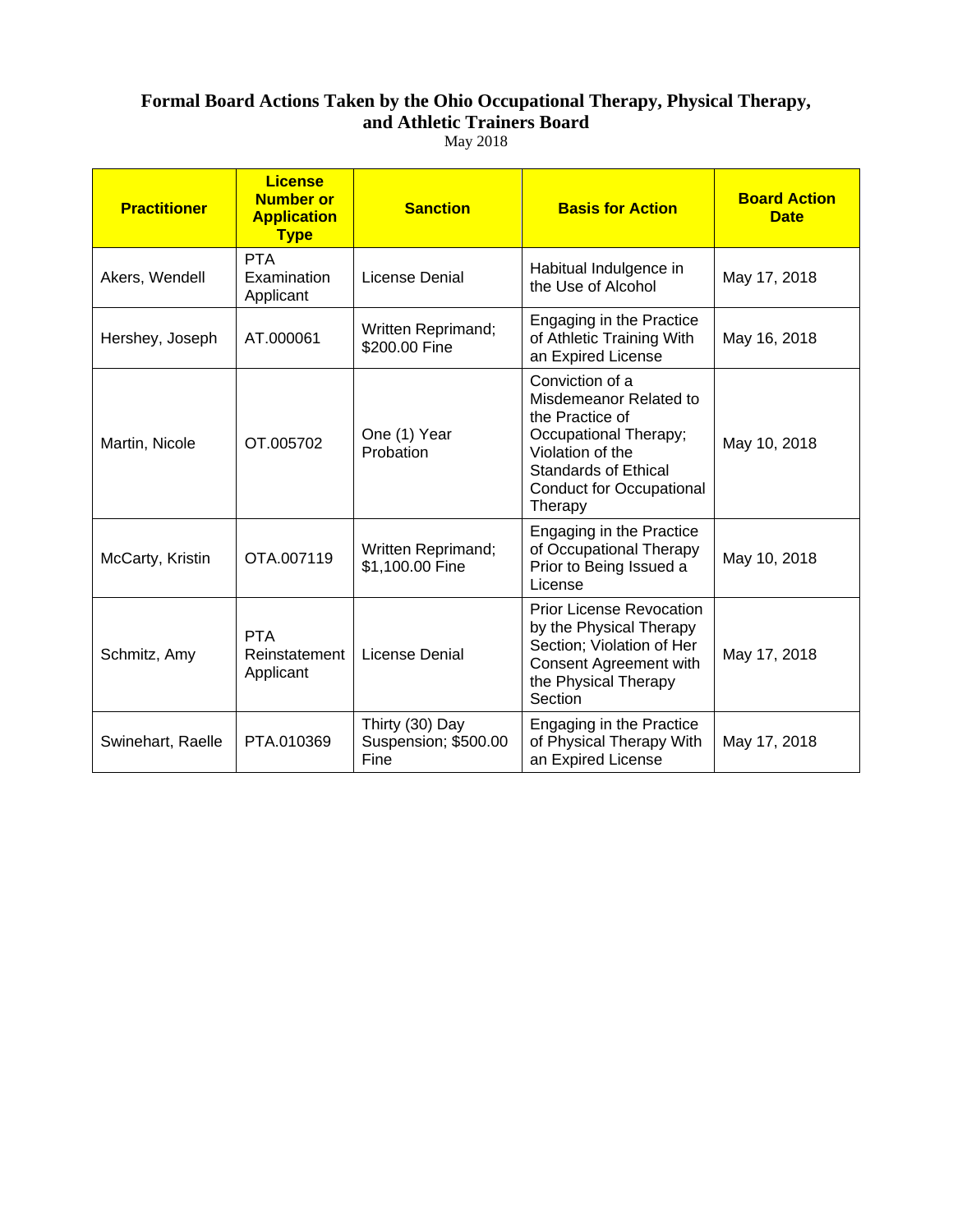# **Formal Board Actions Taken by the Ohio Occupational Therapy, Physical Therapy, and Athletic Trainers Board**

July 2018

| <b>Practitioner</b> | <b>License</b><br><b>Number or</b><br><b>Application</b><br><b>Type</b> | <b>Sanction</b>                                             | <b>Basis for Action</b>                                                    | <b>Board Action</b><br><b>Date</b> |
|---------------------|-------------------------------------------------------------------------|-------------------------------------------------------------|----------------------------------------------------------------------------|------------------------------------|
| Berkey, Kim         | PTA.04516                                                               | Fourteen (14) Day<br>License Suspension;<br>\$1,000.00 Fine | Engaging in the Practice<br>of Physical Therapy With<br>an Expired License | July 12, 2018                      |
| Takashima, Karen    | PT.008090                                                               | <b>Written Reprimand;</b><br>\$200.00 Fine                  | Engaging in the Practice<br>of Physical Therapy With<br>an Expired License | July 12, 2018                      |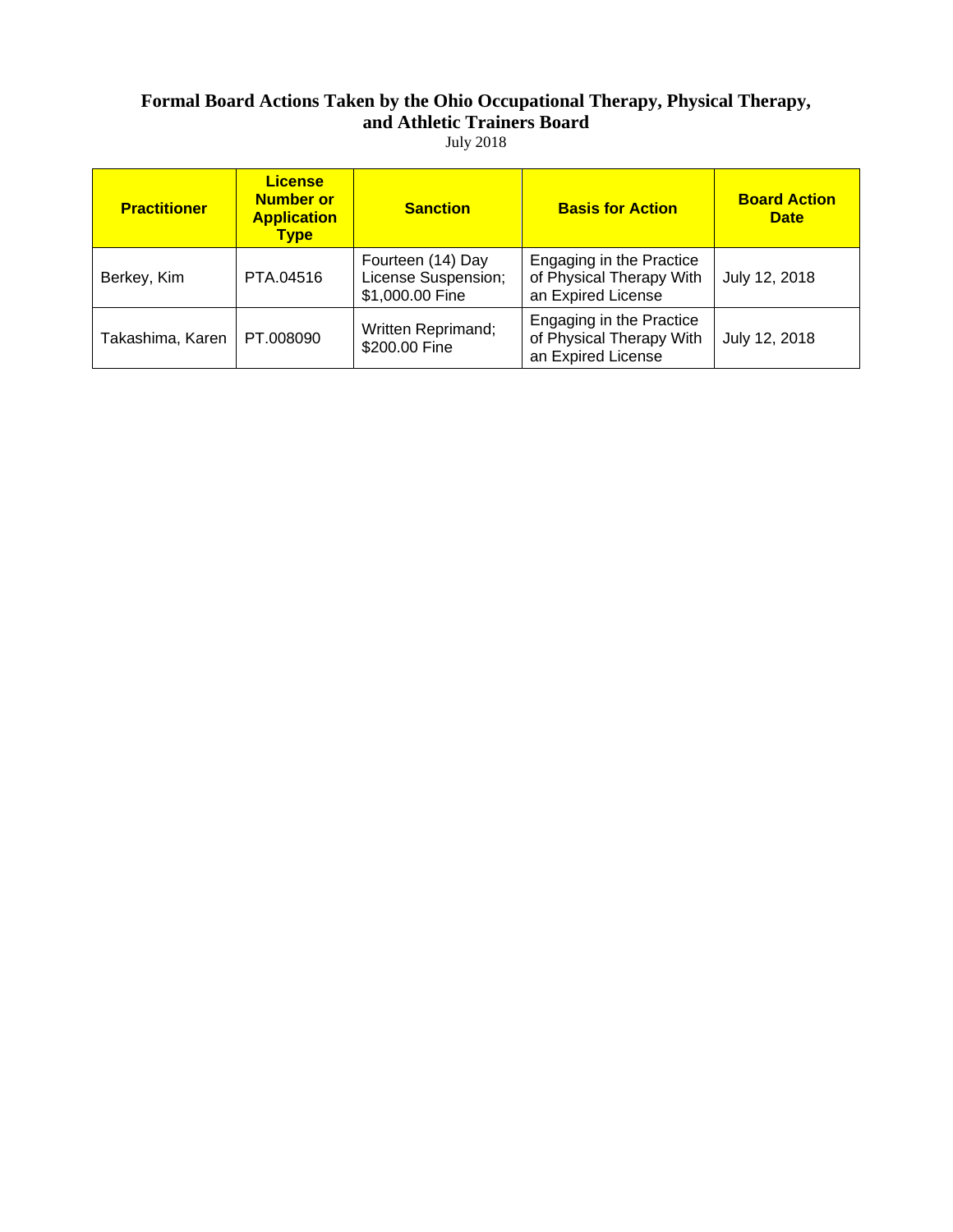### **Formal Board Actions Taken by the Ohio Occupational Therapy, Physical Therapy, and Athletic Trainers Board** September 2018

| <b>Practitioner</b> | <b>License</b><br><b>Number or</b><br><b>Application</b><br><b>Type</b> | <b>Sanction</b>                          | <b>Basis for Action</b>                                       | <b>Board Action Date</b> |
|---------------------|-------------------------------------------------------------------------|------------------------------------------|---------------------------------------------------------------|--------------------------|
| Davidson, Loretta   | OTA.03223                                                               | One (1) Year Probation                   | <b>Failure to Maintain</b><br><b>Accurate Billing Records</b> | September 27, 2018       |
| Howard, Larry       | AT.000067                                                               | License<br>Surrender/Revocation          | <b>Felony Charges</b>                                         | September 27, 2018       |
| Langenek, Amber     | <b>OTA</b><br>Examination<br>Applicant                                  | <b>Application Denial</b>                | Permanent Revocation of<br>her Ohio LPN License               | September 27, 2018       |
| Ridenour, Nathanael | OTA.06788                                                               | Two (2) Year's<br>Probation              | <b>Criminal Conviction</b>                                    | September 27, 2018       |
| Rocco, Richard      | LPO.00199                                                               | One (1) Year Probation                   | <b>Criminal Conviction</b>                                    | September 27, 2018       |
| Walter, Ronald      | AT.000353                                                               | License<br>Surrender/Revocation          | Sexual Conduct                                                | September 27, 2018       |
| Yeary, Emily        | OTA.05379                                                               | Two (2) Years<br>Probation; \$1,000 Fine | <b>Failure to Maintain</b><br><b>Accurate Billing Records</b> | September 27, 2018       |